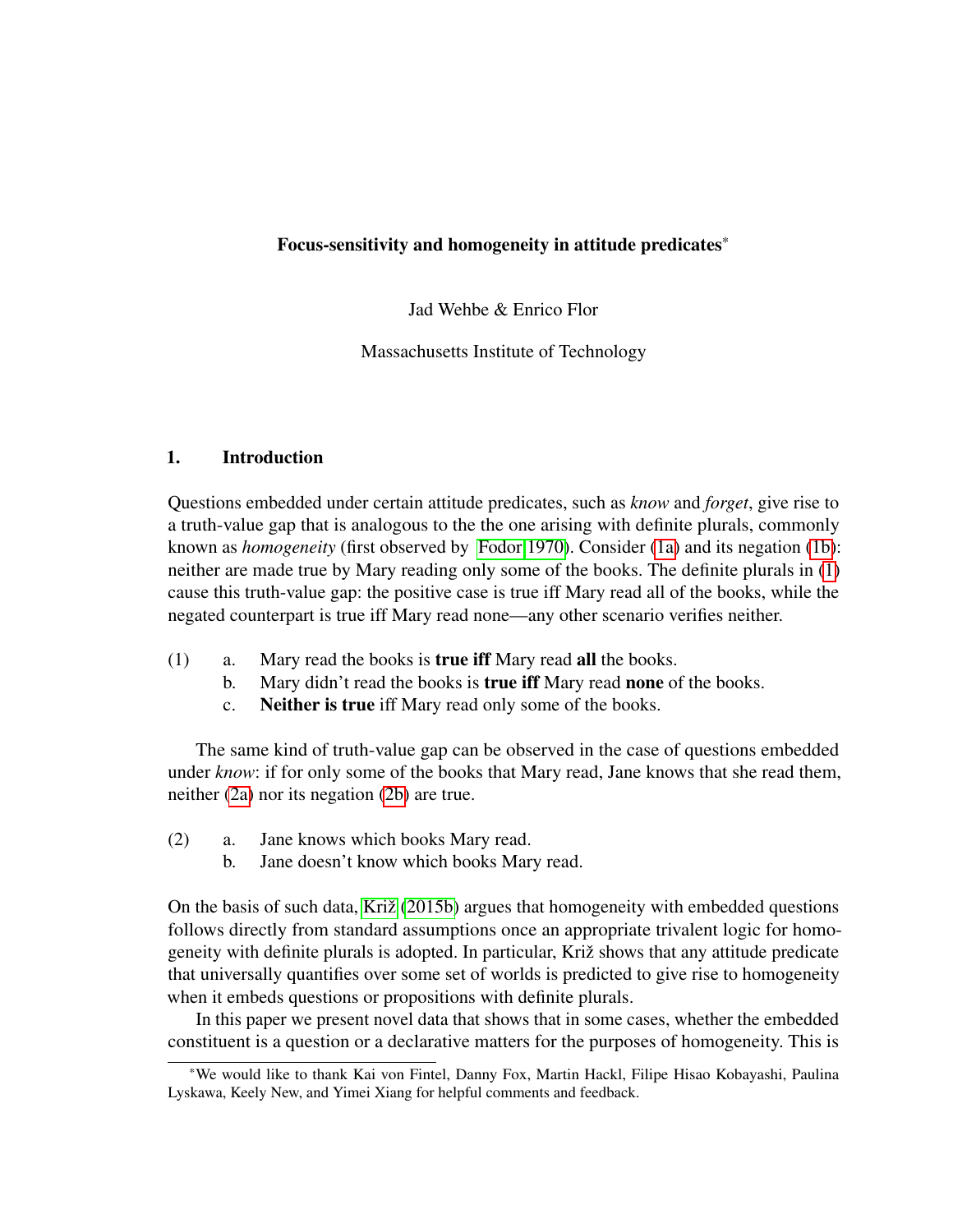the case for certain attitude predicates that can embed both, like *surprise* and *scare*, which only exhibit homogeneity when they embed a declarative clause. The main goal of the paper is to explain what makes this class of attitude predicates different from the cases that Križ discusses.

Taking *surprise* as an example, we see that the question embedding case in [\(3\)](#page-1-0) does not have the truth value gap we just observed above in the case of *know*. For example, [\(3a\)](#page-1-1) can be uttered in a a scenario like [\(4\)](#page-1-2), where only some of the books that Mary read surprised Jane.

- <span id="page-1-1"></span><span id="page-1-0"></span>(3) a. It surprised Jane which books Mary read. (true iff for some of the books, Jane was surprised Mary read them) b. It didn't surprise Jane which books Mary read.
	- (true iff for none of the books, Jane was surprised Mary read them)
- <span id="page-1-2"></span>(4) Books 1 and 2 are blue, while book 3 is red. Jane expected Mary to read books 1 and 3 but not 2. Instead, he read the blue books (1 and 2) and not 3.

However, we observe the now familiar truth-value gap when *surprise* embeds a declarative with a definite plural: neither [\(5a\)](#page-1-3) nor [\(5b\)](#page-1-4) can be truthfully uttered in the scenario in [\(4\)](#page-1-2), where only some of the books were surprising to Jane.

- <span id="page-1-4"></span><span id="page-1-3"></span>(5) a. It surprised Jane that Mary read the blue books. (true iff for all of the blue books, Jane was surprised Mary read them.)
	- b. It didn't surprise Jane that Mary read the blue books. (true iff for none of the blue books, Jane was surprised Mary read them.)

In other words, the truth-value gap arises for these two sentences if for only some of the blue books, Jane was surprised that Mary read them. We argue that this class of predicates consists of focus-sensitive attitude predicates that embed questions, and that this peculiar distribution of homogeneous truth-conditions is precisely due to their focussensitive meaning and Križ's trivalent semantics for plurals.

# 2. Križ (2015): Homogeneity under *know*

In order to account for the truth-value gap with basic sentences with definite plurals such as  $(1)$ , Križ  $(2015a)$  proposes that sentences in which distributive predicates apply to pluralities denote trivalent propositions:

(6) A distributive predicate *P* is true of plurality *x* iff it is true of all parts of *x*, false iff it is false of all parts of *x*, and otherwise undefined.

<span id="page-1-5"></span>Križ further observes that homogeneity projects seems to project following a Strong Kleene logic from the scope of quantifiers, giving rise to the projection pattern in [\(7\)](#page-1-5) when a trivalent proposition is embedded under a universal quantifier.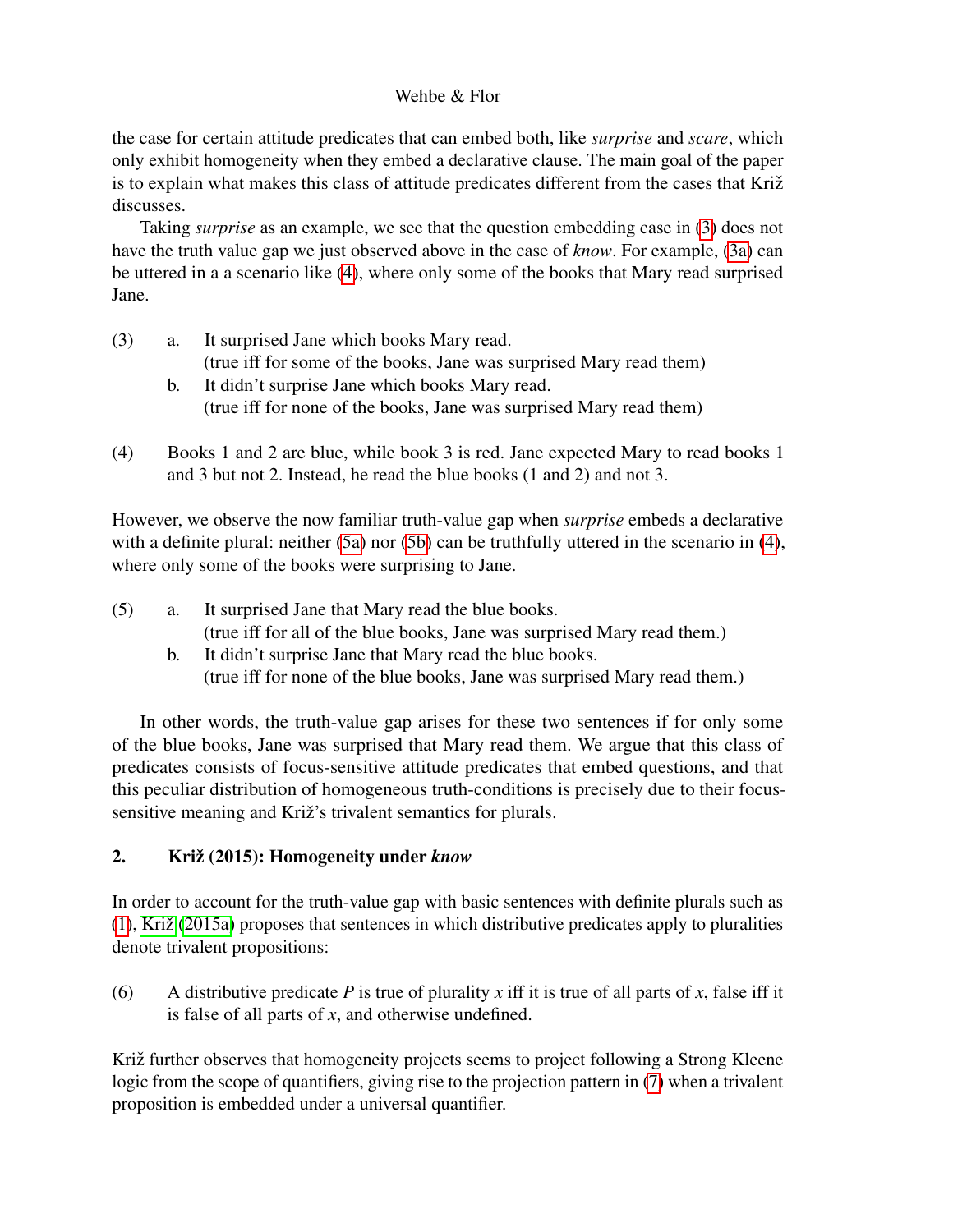- (7) Given a predicate P, where  $P(\alpha)$  is potentially trivalent for different values of  $\alpha$ 
	- a.  $(\forall \alpha P(\alpha)) = 1$  iff  $\forall \alpha [P(\alpha) = 1]$
	- b.  $(\forall \alpha P(\alpha)) = 0$  iff  $\exists \alpha [P(\alpha) = 0]$
	- c.  $(\forall \alpha P(\alpha)) = \#\text{ iff } (\exists \alpha [P(\alpha) = \#\land \neg \exists \alpha [P(\alpha) = 0])$

Now, assuming a standard analysis of *know*, as a universal quantifier over over doxastic alternatives, we can straightforwardly derive the desired homogeneity gap when *know* embeds a proposition that contains a definite plural (i.e., a trivalent proposition). Following the projection pattern with universal quantifiers outlined in  $(7)$ , Križ  $(2015b)$  predicts the homogeneity gap in [\(9\)](#page-2-0) for proposition-embedding *know*.

(8) 
$$
\llbracket \text{know} \rrbracket^{w_0} = \lambda p : p(w_0) = 1.\lambda x. \forall w' \in \text{Dox}(w_0, x) : p(x) = 1
$$

- <span id="page-2-0"></span>(9) [Mary knows that Sally read the blue books  $\mathbb{I}^w$ 
	- a. 1 iff  $\forall w' \in \text{Dox}(w,m)$ : Sally read all of the blue books in w'.
	- b. 0 iff  $\exists w' \in \text{Dox}(w,m)$ : Sally read **none** of the blue books in w'.
	- c. # otherwise.

Assuming that  $\llbracket \text{Mary knows } Q \rrbracket$  is equivalent to  $\llbracket \text{Mary knows } p \rrbracket$ , where *p* is the strongest true member of the Hamblin set of *Q*, the truth-conditions in [\(10\)](#page-2-1) are predicted for the case of question-embedding *know*. For example, if Sally read books a, b, and c, in *w*, then the proposition  $\llbracket$ Sally read a⊕b⊕c  $\rrbracket$  is the strongest member of the Hamblin set of Q in [\(10c\)](#page-2-2). Since this proposition is trivalent, we predict the truth-value gap in (10c), corresponding to situations where Mary only knows some of the books that Sally read.

- <span id="page-2-1"></span>(10) **IMary knows which books Sally read**  $\mathbb{I}^w$ 
	- a. 1 iff  $\forall w' \in \text{Dox}(w,m)$ : Sally read in *w'* all of the books she read in *w*.
	- b. 0 iff  $\exists w' \in \text{Dox}(w,m)$ : Sally read in *w'* none of the books she read in *w*.
	- c. # otherwise.

<span id="page-2-2"></span>Križ's account of homogeneity effects with *know* can be extended to any questionembedding attitude predicate whose meaning involves quantification over a domain of possible worlds. For example, consider the predicate *remember p*, which presupposes that the attitude holder had knowledge of *p* at some earlier time and asserts that the attitude holder believes p. Since  $\lceil$  remember  $\rceil$  universally quantifies over the set of belief worlds, we therefore expect to see the same projection pattern as *know*, where a homogeneity gap can be detected. This prediction is borne out, as shown in [\(11\)](#page-2-3) for the question-embedding case.

- <span id="page-2-3"></span>(11) Scenario: Mary used to know that John read the syntax books, but now she only remembers that he read half of them.
	- a. #Mary remembers which books John read.
	- b. #Mary doesn't remember which books John read.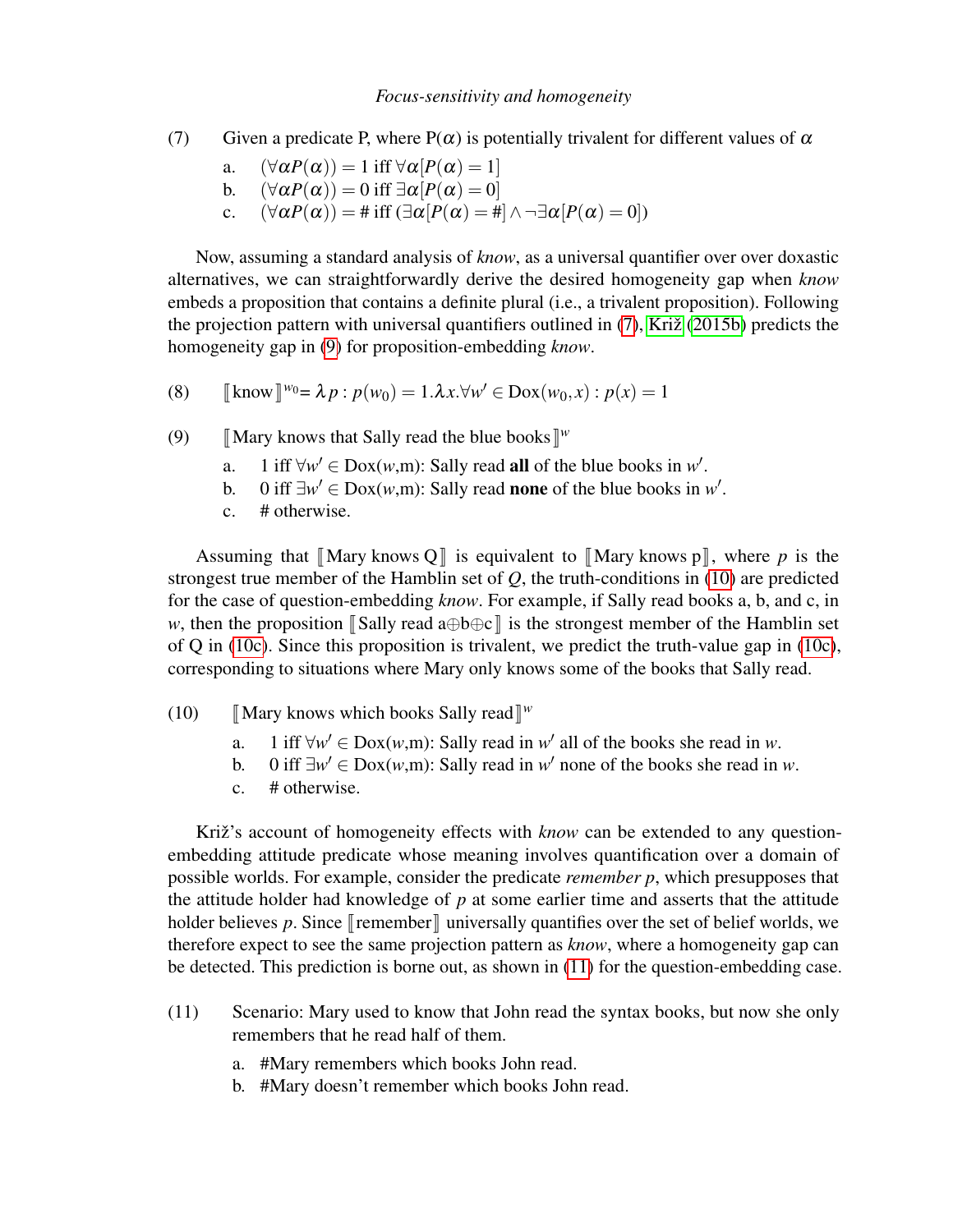## 3. A focus-sensitive semantics for *surprise*

Sentences with predicates like *surprise* (unlike *know* and *forget*) are truth-conditionally affected by focus placement in their scope. [Villalta](#page-9-3) [\(2008\)](#page-9-3) and [Romero](#page-9-4) [\(2015\)](#page-9-4) take contrasts like [\(12\)](#page-3-0) as evidence for treating the meaning of *surprise* as "focus sensitive", since Focus placement is what distinguishes [\(12a\)](#page-3-1) and [\(12b\)](#page-3-2), and the given context verifies one but not the other.<sup>[1](#page-3-3)</sup> In [\(12a\)](#page-3-1), the relevant set of propositions are those denoted by sentences of the form *John taught syntax on x day*, and Lisa's surprise is therefore at the fact that John taught syntax on Monday rather than on a different day.

- <span id="page-3-1"></span><span id="page-3-0"></span>(12) CONTEXT: Lisa knew that syntax was going to be taught. She expected John to teach syntax. But she also expected syntax to be taught on Mondays.
	- a. It surprised Lisa that John taught syntax on TUESdays. (true)
	- b. It surprised Lisa that JOHN taught syntax on Tuesdays. (not true)

<span id="page-3-2"></span>Compare this with what happens when the embedding predicate is not focus-sensitive, like *know* in [\(13\)](#page-3-4): there is no scenario that assigns the two sentences below different truth values.

- <span id="page-3-4"></span>(13) a. Lisa knows that JOHN taught syntax on Tuesdays.
	- b. Lisa knows that John taught syntax on TUEsdays.

We implement a simplified version of the focus-sensitive meaning for *surprise* in [Romero](#page-9-4) [\(2015\)](#page-9-4), which builds on [Heim](#page-9-5) [\(1992\)](#page-9-5). Our lexical entry is given in [\(14\)](#page-3-5), where  $Exp_{x,w}(p)$ denotes the degree in  $w$  to which  $x$  expects  $p$  to be true and  $C$  is the comparison class determined by Focus<sup>[2](#page-3-6)</sup>.  $\theta$  gives the threshold of expectedness for the comparison class *C*.  $[p$  surprises<sub>*C*</sub> *x*  $]^{w}$  is therefore true iff the degree to which *x* expected *p* in *w* is less than the degree to which *x* expected the propositions in *G* in *w*. If the complement *n* of surprise the degree to which *x* expected the propositions in *C* in *w*. If the complement *p* of *surprise* bears narrow focus (e.g., *that SALLY taught syntax on Tuesdays*), its unexpectedness is not compared to the one of its negation but to every relevant proposition in the focus value of *p* [\(Rooth 1985\)](#page-9-6).

<span id="page-3-5"></span>(14)  $[p \text{ surprises}_C x] = \lambda w : p \in C \cdot \text{Exp}_{x,w}(p) < \theta(\{\text{Exp}_{x,w}(q) \mid q \in C\})$ 

Note that there is an additional focus-sensitive requirement at the presuppositional level. For example, in a context such as [\(15\)](#page-4-0), where Mary had no expectation that Sally would buy a Ferrari, narrow focus on *red* causes the infelicity of [\(15a\)](#page-4-1). Intuitively, this is because a presupposition is triggered that Mary believed that Sally would buy some Ferrari. This becomes clear when contrasted with the minimally different realization in [\(15b\)](#page-4-2), which

<span id="page-3-3"></span><sup>&</sup>lt;sup>1</sup>Here and throughout the paper, capitalization of a word or a syllable indicates the prosodic correlate of Focus marking on some constituent.

<span id="page-3-6"></span><sup>2</sup>Throughout the rest of the paper, we simplify things by ignoring the factive presupposition of *surprise* and the requirement that someone has to believe *p* in order to be surprised at *p*. These components do not interact in any meaningful way with the homogeneity effects that we set out to explain.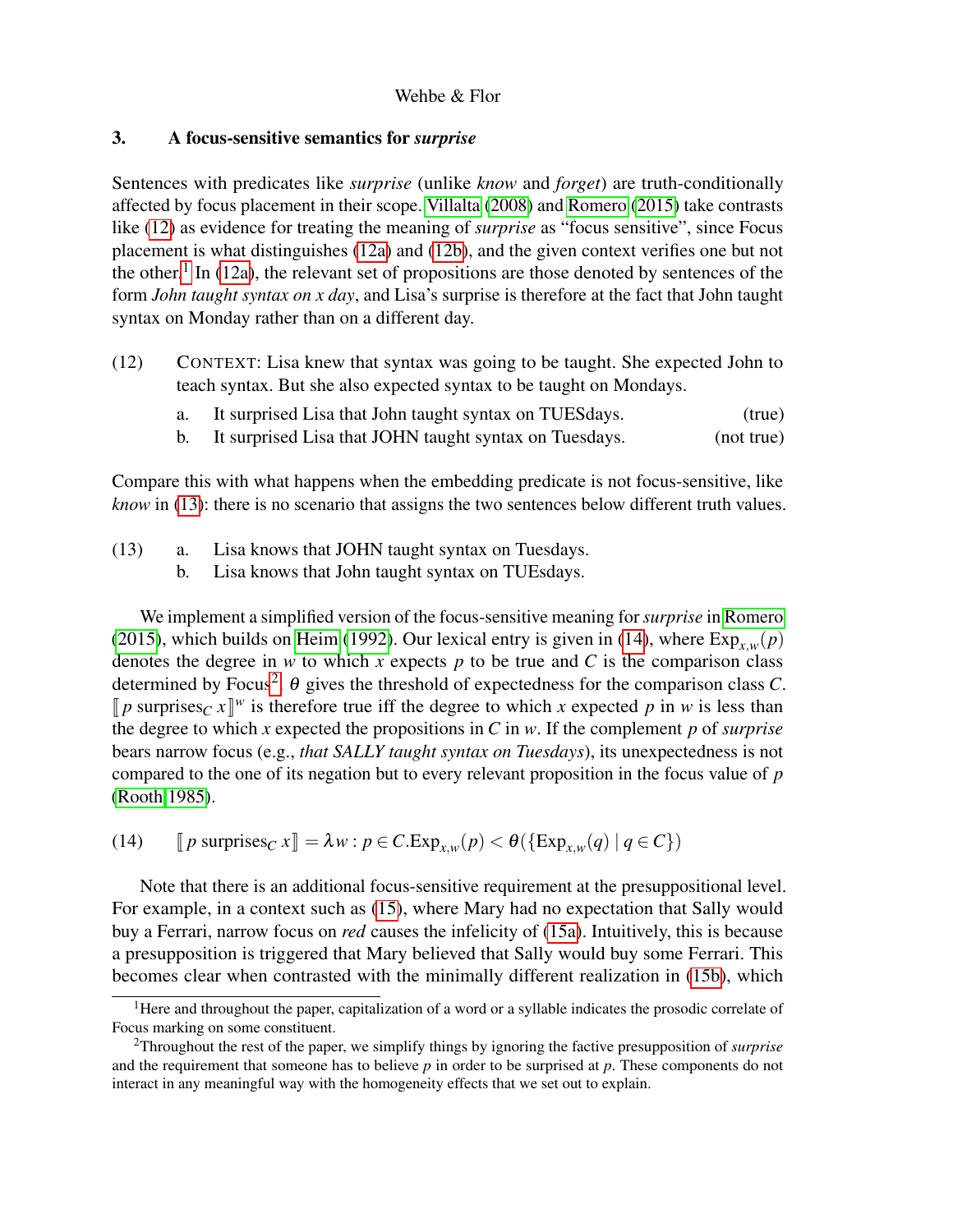does not bear a similar presupposition— [\(15b\)](#page-4-2) can be followed by *she thought it would be a Bentley*, unlike [\(15a\)](#page-4-1). Note that the focus-sensitive semantics in [\(14\)](#page-3-5) by itself predicts that [\(15a\)](#page-4-1) should be acceptable in this scenario: Sally buying a red ferrari is less expected than Sally buying a ferrari of a different color (since Mary expected Sally to buy a blue car).

- <span id="page-4-0"></span>(15) Scenario: Mary knew that Sally was going to buy a car and she expected it to be a blue car. She also expected Sally to buy an affordable car, so she was very surprised when she found out that Sally bought a red Ferrari.
	- a. # Mary was surprised that Sally bought a RED Ferrari.
	- b. Mary was surprised that Sally bought a red Ferrari.

<span id="page-4-2"></span><span id="page-4-1"></span>The contrast in [\(15\)](#page-4-0) is directly accounted for by assuming that *surprise p* presupposes that the belief state of the attitude holder prior to finding out that *p* entails the disjunction of all salient propositional alternatives:

<span id="page-4-3"></span>(16) **Inclusion presupposition:**  $[p \text{ surprises}_C x] \leq w = # \text{ if } \text{Dox}^<(x, w) \not\subseteq \bigcup C$ <br>where  $\text{Dox}^<(x, w)$  is x's devestic state in w prior to finding out that where  $Dox<sup>2</sup>(x, w)$  is x's doxastic state in *w* prior to finding out that *p*.

With the natural assumption that the comparison class consists of the focus alternatives of the prejacent, we correctly predict that [\(15a\)](#page-4-1) presupposes that before being surprised, Mary already believed that Sally was going to buy some Ferrari. Mary's surprise is therefore due to Sally buying a red Ferrari, rather than a Ferrari of some other color. In the example in [\(15b\)](#page-4-2), on the other hand, we take the set of alternatives to simply consist of the prejacent *p* and its negated counterpart  $\neg p$ . The presupposition is therefore vacuously satisfied in this case (all belief states should entail the tautology). Note that [\(16\)](#page-4-3) alone would explain why [\(12b\)](#page-3-2) is not true in the given scenario: Lisa did not believe someone was teaching syntax on Tuesdays. However, we are going to see that reference to focus alternatives in the assertive component, as Villalta's and Romero's proposals have it, is crucial to account for the truth-conditions in the question-embedding case.

## 4. Deriving the asymmetry with respect to homogeneity

In this section, we explore the predictions of Križ's account of homogeneity for *surprise*, given the assumptions made in section 3. The argument will be this: no homogeneity effect is predicted to arise with question-embedding surprise, given that the alternatives introduced are possible answers to the question, but when the embedded clause is a declarative with a definite plural, the homogeneity gap follows from the inclusion presupposition.

Given our lexical entry of *surprise*, we must ask how the degree of unexpectedness for a trivalent proposition is determined. Given a trivalent proposition p, we propose that  $Exp_{x,w}(p)$  gives the degree to which *x* in *w* expects *p* to be true. This predicts that two propositions which are true under the same conditions should have the same degree of expectedness, regardless of whether they are false or undefined under the same conditions.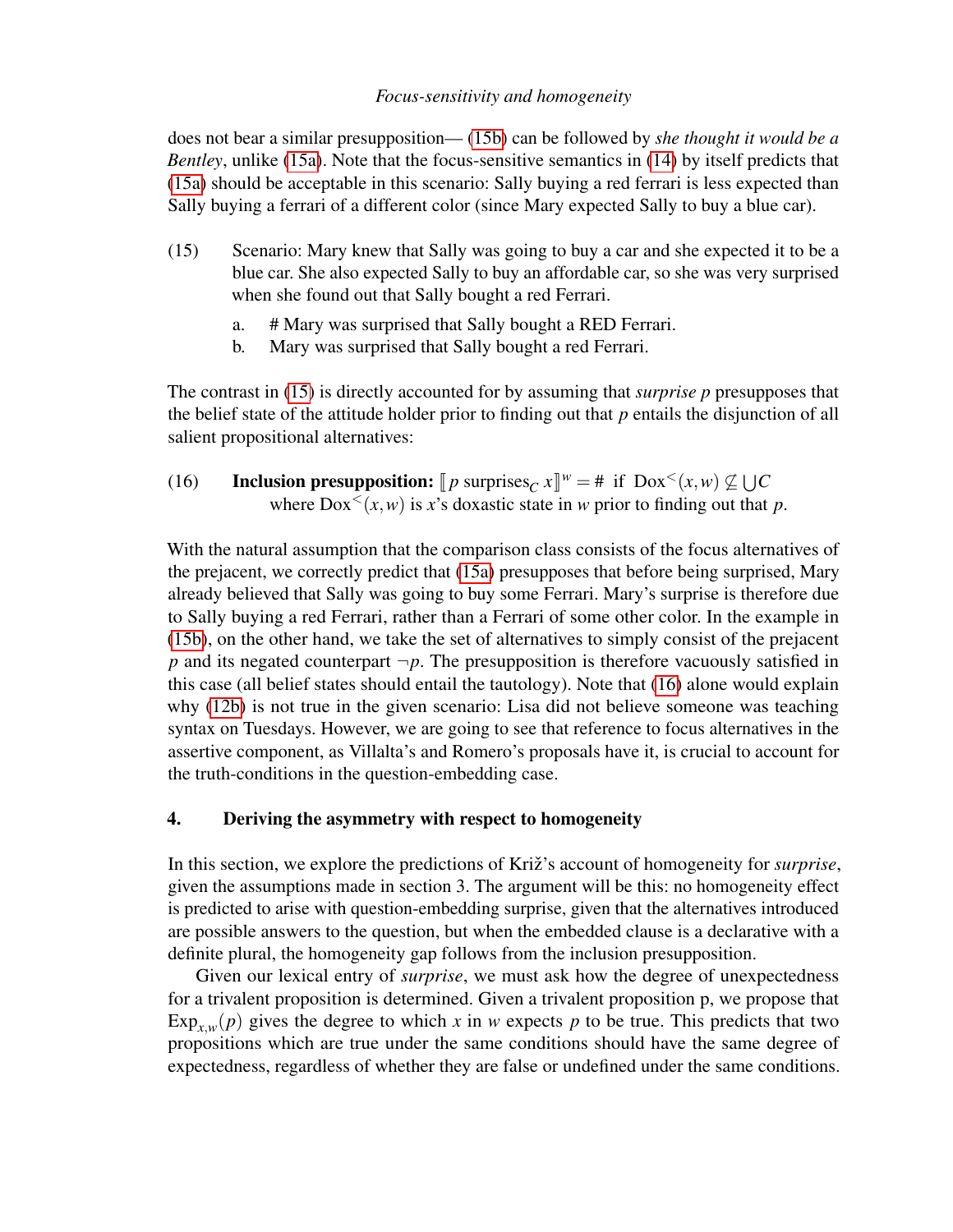Starting with the case of proposition-embedding with no narrow focus, the assumption is that the comparison class *C* includes only the prejacent and its negation. This can be motivated by the fact that the sentence in [\(17\)](#page-5-0), both with and without verum focus, seems to convey that Mary was surprised that Jane read the books instead of not reading them. In particular, unlike the question-embedding case and the case with narrow focus, there are no propositions that are relevant to evaluating Mary's degree of *surprise* other than the one denoted by the embedded clause and its negation.

<span id="page-5-0"></span>(17) Mary was surprised that [Jane (DID) read the books]*p*.

In this case, our inclusion presupposition is only satisfied if Mary believes  $p \vee \neg p$ . If *p* involves distributive predication over a plurality, the presupposition is only met if prior to finding out that *p*, the attitude holder believes that the predicate holds of either all or no parts of the plurality, as shown in [\(18\)](#page-5-1). This delivers the homogeneity effect observed with proposition-embedding *surprise*.

- <span id="page-5-1"></span>(18) Given a sentence of the form *x surprised P(y)*, where y is a plurality and P is a distributive 1-place predicate:
	- a.  $C = {\lambda w P_w(y), \lambda w. \neg P_w(y)} = {\forall z \le y : P(z), \forall z \le y : \neg P(z)}$
	- b. Inclusion presupposition (when evaluating at *w*):  $\text{Dox}^<(x,w) \subseteq \{w' \mid \forall y \leq x : P_{w'}(y) \lor \forall y \leq x : \neg P_{w'}(y)\}$

For example, in the case of *It surprised Jane that Mary read the blue books*, we predict the truth-conditions in [\(19\)](#page-5-2), assuming that *a* and *b* are the blue books. The proposition is defined iff Jane's prior belief worlds included only worlds where Mary read all of the blue books and worlds where she read none of them. If Jane was surprised by some but not all of the books that Mary read, then Jane necessarily believed that Mary could read some of the books without reading all of them. There would therefore have to be world in Mary's prior belief worlds in which Mary read some but not all of the books, thus violating the inclusion presupposition. We therefore predict the homogeneity gap in this case.

<span id="page-5-2"></span>(19)  $\parallel$  It surprised Jane that Mary read the blue books  $\parallel$  =  $\lambda w : \text{Box}^{\lt}(j, w) \subseteq \bigcup \{\lambda w'. \llbracket \text{read} \rrbracket^{w'} (a \oplus b)(m), \lambda w'. \neg \llbracket \text{read} \rrbracket^{w'} (a \oplus b)(m)\}.$  $\text{Exp}_{j,w}(\lambda w.\llbracket \text{read } \rrbracket^w(m)(a \oplus b)) < \text{Exp}_{j,w}(\lambda w.\lnot \llbracket \text{read } \rrbracket^w(m)(a \oplus b))$ 

As for the case where *surprise* embeds a question, we make the standard assumption that the meaning of a question is the set *Q* of its possible answers [\(Hamblin 1976\)](#page-9-7) and that at least in certain conditions there is a way to select a complete true answer from that set,  $ANS(*Q*)$  [\(Dayal 2012\)](#page-9-8). Thus, being surprised at a question is being surprised at the strongest true answer to the question. Furthermore, we assume that the focus semantic value of a question is the set of possible answers in the Hamblin set for the question. With a domain consisting of three books *a*, *b* and *c*, the denotation for *which books Mary read* (which is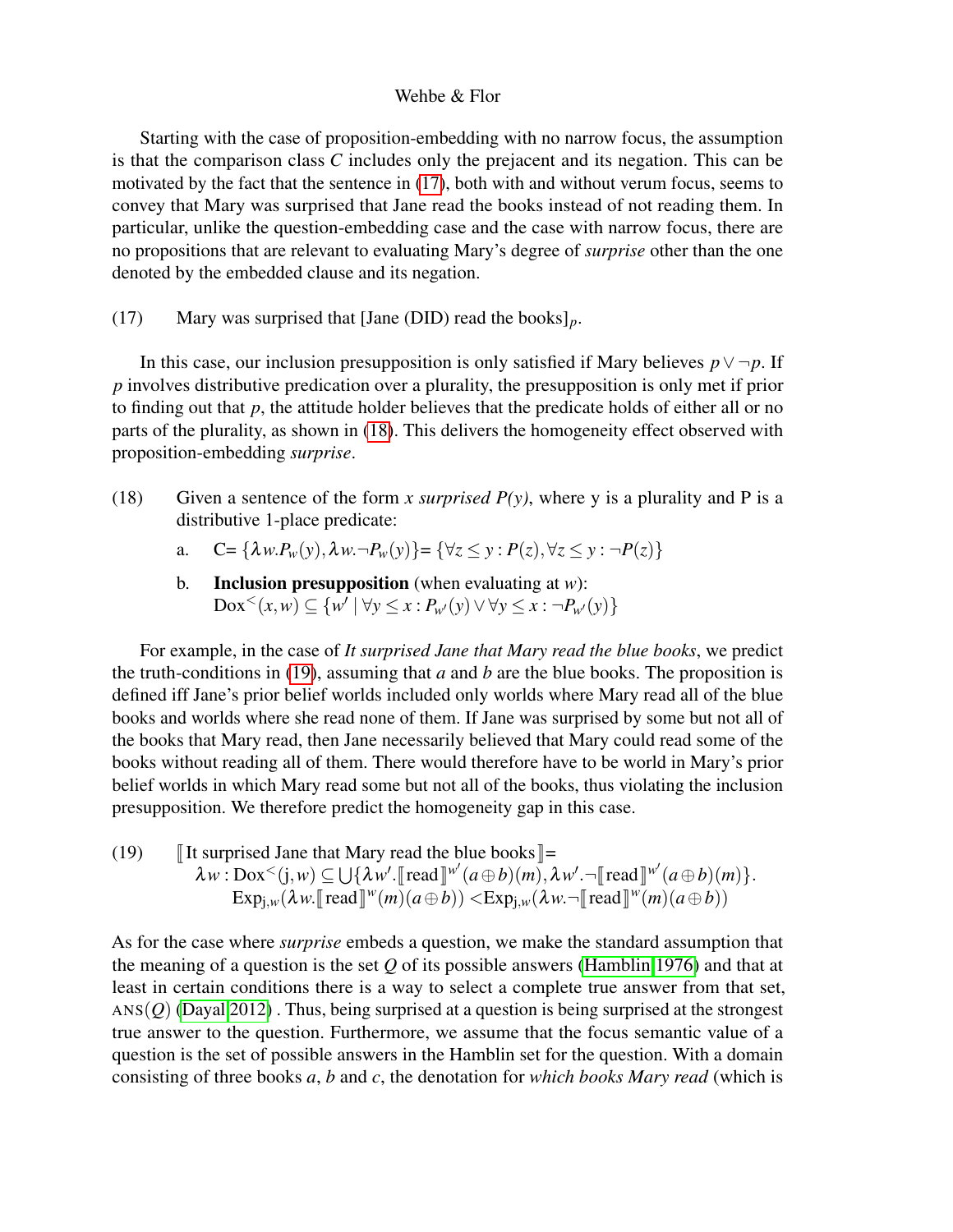the comparison class that is relevant to the interpretation of the *surprise* report) is shown in [\(20\)](#page-6-0).

<span id="page-6-0"></span>(20) [which books Mary read] =  

$$
C = {\lambda w.\text{read}_w(m, x) | x \in \{a, b, c, a \oplus b, a \oplus c, b \oplus c, a \oplus b \oplus c\}}
$$

The truth-conditions in [\(21\)](#page-6-1) are therefore predicted for the case of question-embedding surprise in [\(3\)](#page-1-0). We predict no truth-value gap due to homogeneity in this case: if Mary reads *a* and *b*, [\(21\)](#page-6-1) is true iff the degree of expectedness of Mary reading both *a* and *b* is less then the threshold degree of expectedness of Mary reading any other set of books, while the negated counterpart is true iff the former degree is not less than the threshold. Furthermore, the inclusion presupposition is met as long as Jane believed that Mary would read some book or books.

<span id="page-6-1"></span>(21) It surprised Jane which books Mary read  $\equiv$  $\lambda w : \text{Dox}^{\lt} (j, w) \subseteq \bigcup [$  which books M. read ].<br>Figure (a)  $\lt A$  (Figure (x) | r  $\subset$  which books  $\exp_{j,w}(q) < \theta$  ( $\{\exp_{j,w}(r) \mid r \in \llbracket \text{ which books M. read} \rrbracket\}$ )<br>(where g is the strongest true proposition in  $\llbracket$  which boots (where *q* is the strongest true proposition in  $\llbracket$  which books M. read  $\llbracket$ ).

Note here that if the degree of expectedness of *q* were compared only to  $\neg q$ , we would incorrectly predict [\(21\)](#page-6-1) to be false in a scenario where Mary knew that Jane would read book *b* but expected her to also read book *c* rather than book *a*. Here, ¬*q* would correspond to *Mary neither read book a nor book b*, which has a degree of expectation of 0 in this scenario, making [\(21\)](#page-6-1) necessarily false.

If sentences with presuppositions also denote trivalent propositions (e.g., [Van Fraassen](#page-9-9) [1966,](#page-9-9) [Peters 1979\)](#page-9-10), our account also makes specific predictions about how presuppositions project from the scope of *surprise*. With proposition-embedding *surprise*, we see that we correctly predict that [\(22a\)](#page-6-2) presupposes that Mary believed that John used to smoke, while [\(22b\)](#page-6-3) has no such presupposition. If we assume that the alternatives for the prejacent in both cases are  $\{p, \neg p\}$ , we predict that the inclusion presupposition is only satisfied in [\(22a\)](#page-6-2) if prior to finding out that John stopped smoking, Mary believed that John used to smoke. On the other hand, the inclusion presupposition is trivially satisfied with an embedded clause like [\(22b\)](#page-6-3)'s.

- <span id="page-6-4"></span><span id="page-6-3"></span><span id="page-6-2"></span>(22) a. It surprised Mary that John stopped smoking.
	- b. It surprised Mary that John used to smoke and no longer does.
	- c. It surprised Mary which students stopped smoking.
	- d. It surprised Mary which students used to smoke and no longer do.

<span id="page-6-5"></span>Looking at the question embedding case in [\(22c\)](#page-6-4), we predict that the inclusion presupposition is met as long as Mary believed that someone stopped smoking. For [\(22d\)](#page-6-5), we again predict that the inclusion presupposition is met if Mary believed that someone used to smoke and no longer does. We therefore predict the same truth-conditions for [\(22c\)](#page-6-4) and [\(22d\)](#page-6-5).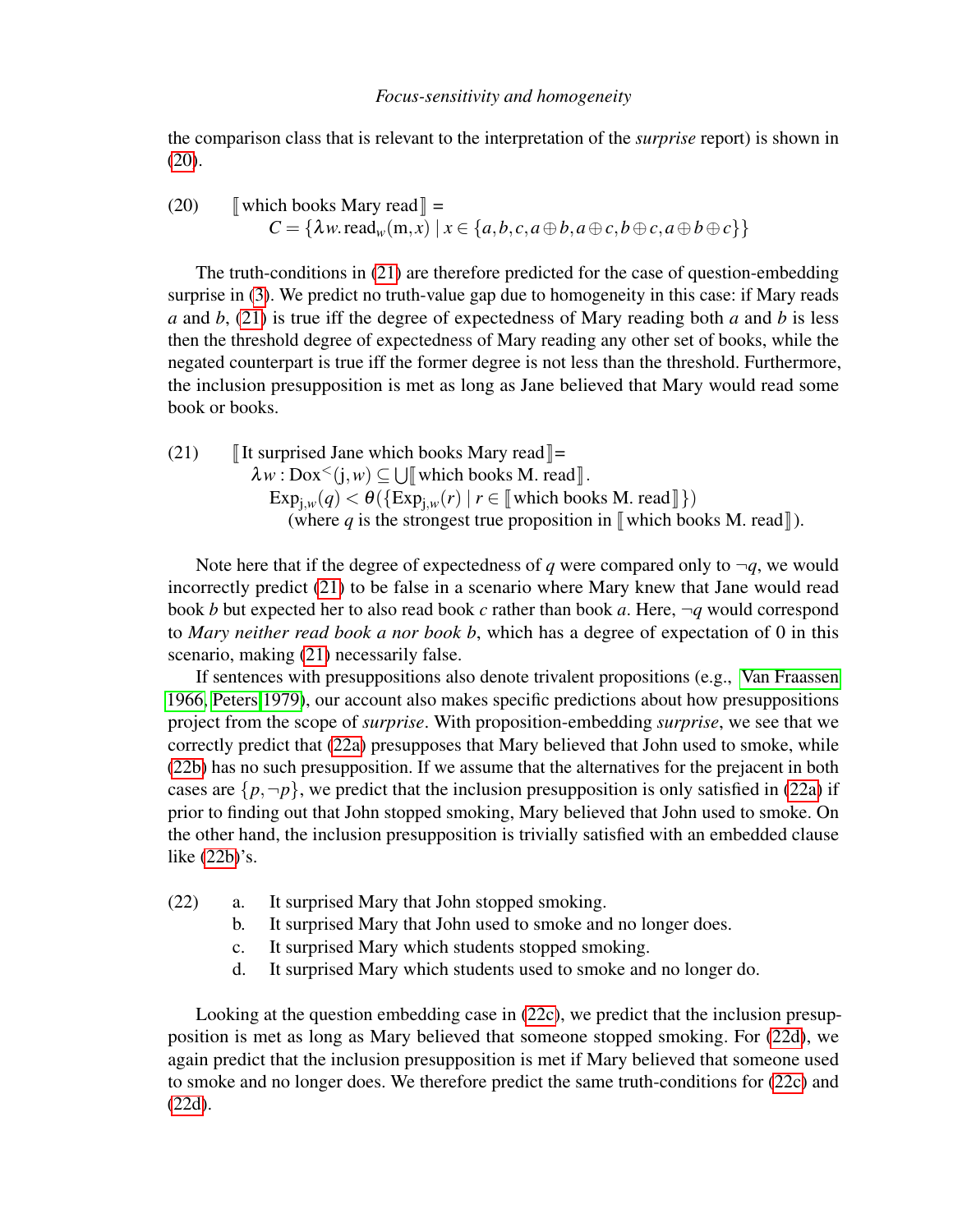To test this prediction, consider scenario [\(23\)](#page-7-0). We predict that both [\(22d\)](#page-6-5) and [\(22c\)](#page-6-4) are true here. While [\(22d\)](#page-6-5) can be uttered in [\(23\)](#page-7-0), it is not clear to us whether [\(22c\)](#page-6-4) can express suprise about the students having smoked in the first place. Note that it has been argued that homogeneity and presuppositions do not project in the same way [\(Spector 2013,](#page-9-11) Križ [2015a\)](#page-9-2) so it is possible that something more must be said in order to account for [\(22c\)](#page-6-4).

<span id="page-7-0"></span>(23) Scenario: There are 3 students: *a*, *b*, and *c*. *a* and *b* used to smoke but have stopped smoking recently. *c* never smoked. Prior to finding out which students stopped smoking, Mary incorrectly expected that *c* has stopped smoking recently and that *a* and *b* never smoked.

# 5. Beyond *surprise* and *know*

It is well known that question-embedding *know* and *surprise* differ in the kind of exhaustive interpretation that the embedded answer receives. *Know Q* is usually argued to have a strongly exhaustive interpretation [\(Groenendijk and Stokhof 1984\)](#page-9-12), while *surprise Q* has a so called weakly exhaustive interpretation [\(Heim 1994\)](#page-9-13). For example, [\(24a\)](#page-7-1) is true iff Mary knows both which stocks went up and which stocks didn't go up, while [\(24b\)](#page-7-2) entails nothing about Mary's attitude towards the stocks that did not go up. For instance, [\(24b\)](#page-7-2) is not true in a scenario where stocks  $s_1$  and  $s_2$  went up and  $s_3$  went down but Mary expected all three stocks to go up (i.e., she was only surprised by *s*<sup>3</sup> going down).

- <span id="page-7-2"></span><span id="page-7-1"></span>(24) a. Mary knows which stocks went up.
	- b. It surprised Mary which stocks went up.

Could this distinction be what drives the homogeneity contrast we observed in section 1? The answer is no—the exhaustivity distinction cross-cuts the pattern of interest here, as can be seen by the fact that there exist predicates like *forget*, which pattern with *know* with respect to homogeneity [\(25\)](#page-7-3) and with *surprise* with respect to exhaustivity [\(26\)](#page-7-4).

- <span id="page-7-3"></span>(25) SCENARIO: Jane read *a*, *b*, and *c*. Mary only remembers that she read *a* and *b*.
	- a. Mary forgot which books Jane read. (not true) b. Mary didn't forget which books Jane read. (not true)
- <span id="page-7-4"></span>(26) SCENARIO: Mary used to know that stocks  $s_1$  and  $s_2$  went up but  $s_3$  and  $s_4$  went
	- down. Now, she thinks that all four stocks went down.
		- a. Mary forgot which stocks went up. (true)
		- b. Mary forgot which stocks went down. (not true).

Finally, note that the pattern with *surprise* and homogeneity can be replicated with other emotive predicates that are presumably focus sensitive, including *happy, worried, scared*. We notice a contrast between *happy* and *surprise*: even though, as predicted, questionembedding *happy* has no homogeneity gap, its truth-conditions appear to be respectively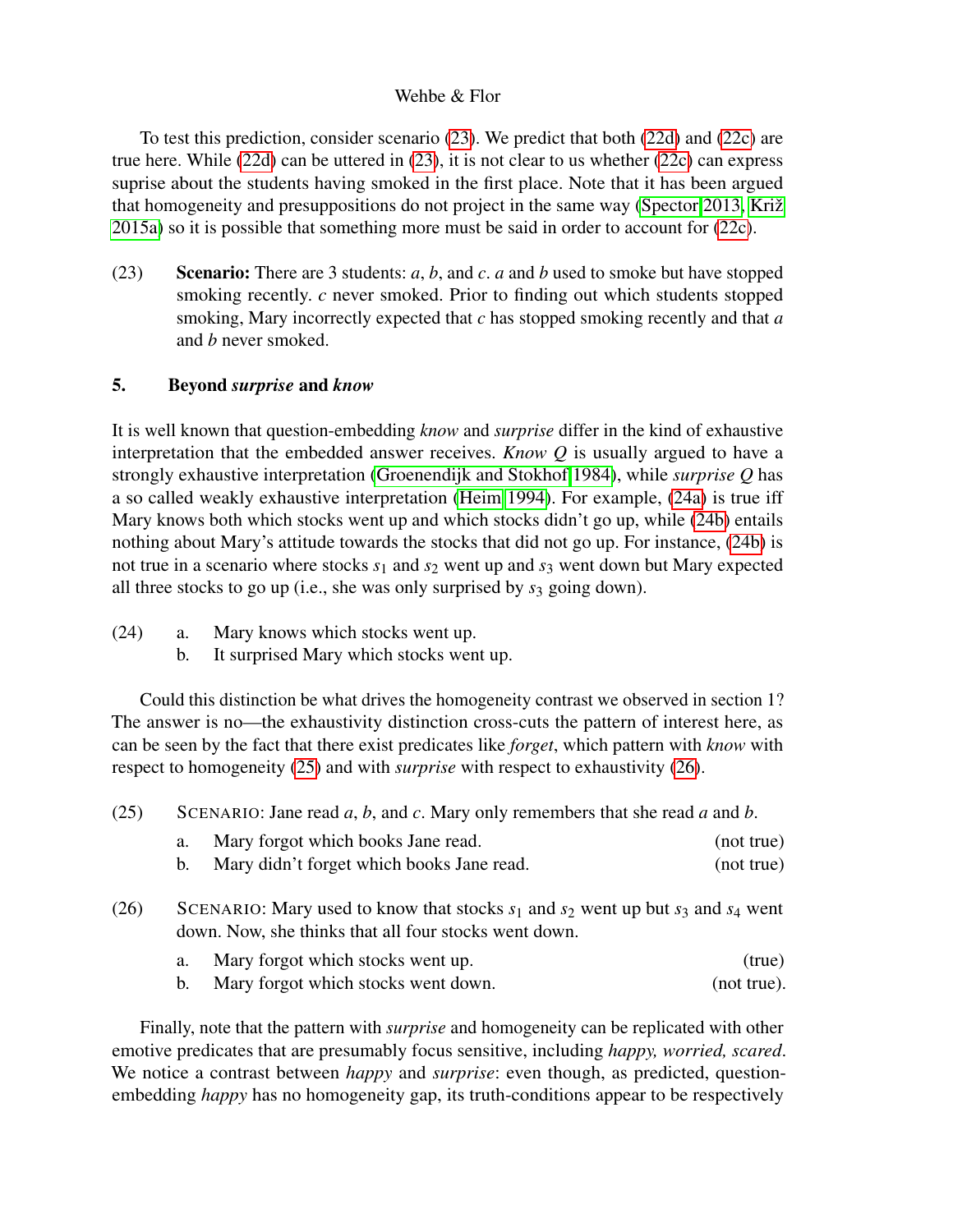stronger in the positive case and weaker in the negative case than what they are in the case of *surprise*. For example, in the case in where Mary was only happy about some of the books that Jane read [\(27\)](#page-8-0), only the negated version is true.

- <span id="page-8-0"></span>(27) Scenario: Mary wanted Jane to read books a and b but not book c. Instead, Jane read books b and c but not a.
	- a. Mary was happy about which books Jane read (not true)
	- b. Mary wasn't happy about which books Jane read. (true)

On the other hand, if only some books were not in Mary's expectations, as we saw, it's true that she is surprised at which books Jane read (and false that she isn't). We take this distinction to simply be due to a difference in how the degree of expectedness and the degree of happiness about a proposition are calculated.

The exact same contrast manifests itself clearly with quantificational variability effects, which have been discussed extensively for predicates like *know* and *remember* (starting with [Berman](#page-9-14) 1991 a.o.): In [\(28a\)](#page-8-1), adding *for the most part* results in a stronger proposition than the basic case, while in [\(28b\)](#page-8-2) it results in a weaker one (being *happy for the most part* does not entail being happy, being *surprised for the most part* entails being surprised).

- <span id="page-8-2"></span><span id="page-8-1"></span>(28) a. For the most part, Mary was surprised by which books Jane read.
	- b. For the most part, Mary was happy about which books Jane read.

## 6. Outstanding issues and conclusion

We have provided an analysis that derives the unique behavior of focus-sensitive attitude predicates with respect to homogeneity from Križ's (2015a) trivalent semantics for plural predication. The analysis succeeds in accounting for two cases of embedding under surprise: question embedding and proposition embedding, where the focus alternatives are possible answers to the question, and the embedded proposition and its negation respectively. It remains to be seen how the present account generalizes to more complex cases where there is narrow focus on the prejacent and with multiple focus constructions. We make a few notes about this below.

Consider the case of narrow focus: [\(29\)](#page-8-3) conveys that Jane found it surprising that Mary read any of the blue books. Recall that the *surprise-which* counterpart is true as long as some of the books are such that it surprised Jane that Mary read them.

<span id="page-8-3"></span>(29) Jane was surprised that Mary read the BLUE books.

The present analysis predicts this meaning of [\(29\)](#page-8-3), as long as the comparison class includes only those propositions denoted by sentences of the form *Mary read x* where *x* and the blue books are disjoint. Then, for the inclusion presupposition to be met Jane had to believe that Mary would either read all of the blue books or some other set of books. In a context where